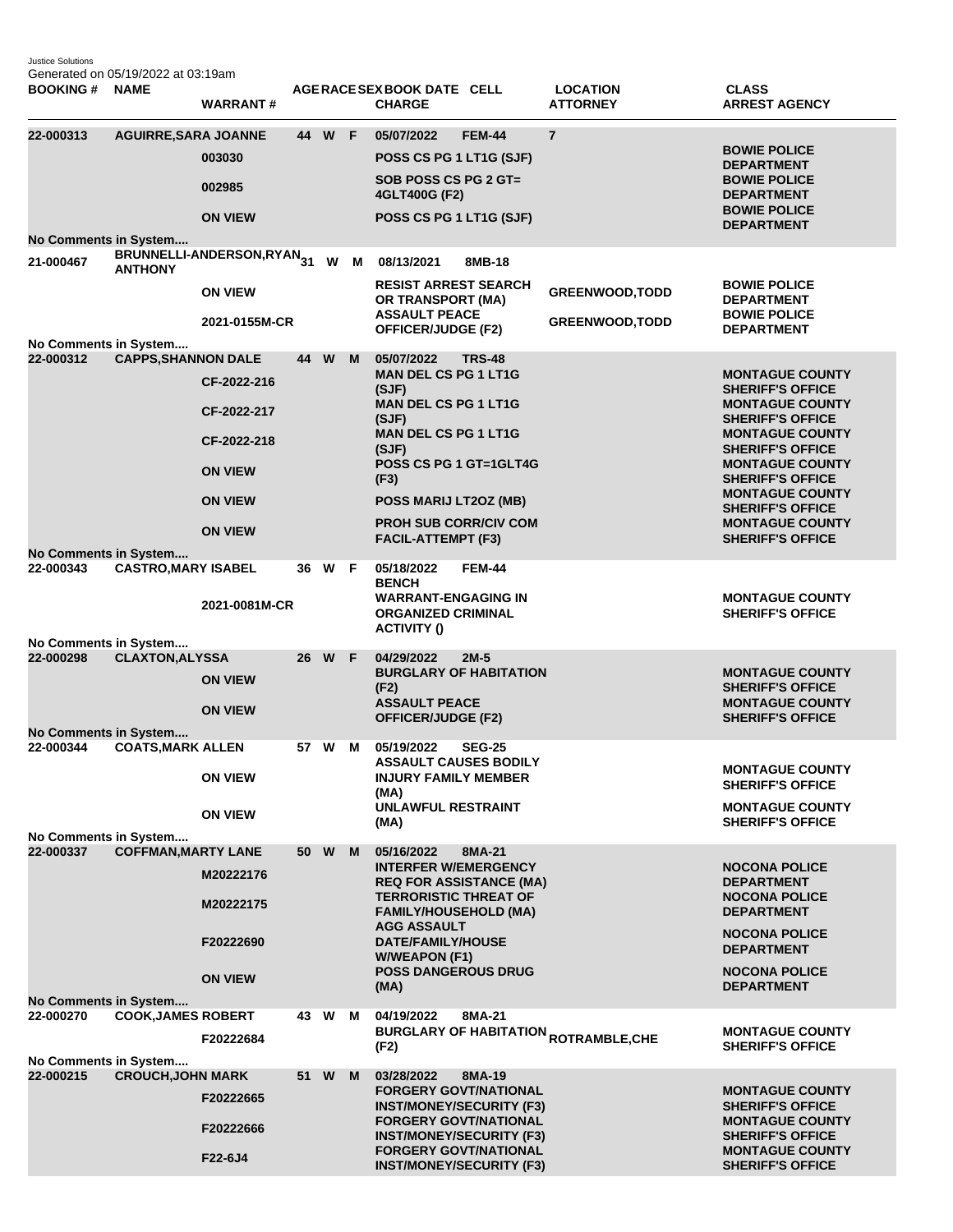| No Comments in System                     |                                           | CR22-00138                                            |        |        |   | <b>FORGERY GOVT/NATIONAL</b><br><b>INST/MONEY/SECURITY (F3)</b>                                                                                                  |                       | <b>MONTAGUE COUNTY</b><br><b>SHERIFF'S OFFICE</b>                  |
|-------------------------------------------|-------------------------------------------|-------------------------------------------------------|--------|--------|---|------------------------------------------------------------------------------------------------------------------------------------------------------------------|-----------------------|--------------------------------------------------------------------|
| 22-000206<br>No Comments in System        | <b>CRUM, DAWSON STEVE</b>                 | 2022-0015M-CR                                         |        | 51 W M |   | 03/25/2022<br>8MB-21<br><b>SURETY OFF BOND -POSS</b><br>CS PG 1 GT 1 G LT 4 G (F3)                                                                               |                       | <b>MONTAGUE COUNTY</b><br><b>SHERIFF'S OFFICE</b>                  |
| 22-000311                                 | <b>CUELLAR, JULIO JUANITO</b>             | 003031                                                | 46     | W      | M | 05/05/2022<br>8M-14<br><b>POSS DANGEROUS DRUG</b><br>(MA)                                                                                                        | <b>ONEY, JEROMIE</b>  | <b>BOWIE POLICE</b><br><b>DEPARTMENT</b><br><b>MONTAGUE COUNTY</b> |
| No Comments in System                     |                                           | m20222171                                             |        |        |   | CRIMINAL TRESPASS (MB) ONEY, JEROMIE                                                                                                                             |                       | <b>SHERIFF'S OFFICE</b>                                            |
| 22-000289                                 |                                           | <b>CUNNINGHAM, ROBERT EARL 32 W M</b><br>2020-0096-CR |        |        |   | 04/26/2022<br>8MB-18<br><b>MOTION TO REVOKE</b><br>ASSAULT FAM/HOUSE MEM RENFRO,ZACHARY<br><b>IMPEDE BREATH/CIRCULAT</b><br>(F3)<br><b>MOTION TO REVOKE POSS</b> |                       | <b>BOWIE POLICE</b><br><b>DEPARTMENT</b><br><b>BOWIE POLICE</b>    |
| No Comments in System                     |                                           | 2021-0177M-CR                                         |        |        |   | CS PG 1 <1G (SJF)                                                                                                                                                |                       | <b>DEPARTMENT</b>                                                  |
| 22-000273                                 | DIFFENDERFER, JAMEY<br><b>WADE</b>        |                                                       | 40     | W      | M | 04/20/2022<br>8MB-19                                                                                                                                             |                       |                                                                    |
|                                           |                                           | <b>ON VIEW</b>                                        |        |        |   | <b>MAN DEL CS PG 1</b><br>GT=4GLT200G (F1)                                                                                                                       | <b>ROTRAMBLE, CHE</b> | <b>MONTAGUE COUNTY</b><br><b>SHERIFF'S OFFICE</b>                  |
|                                           |                                           | <b>ON VIEW</b>                                        |        |        |   | <b>POSS DANGEROUS DRUG</b><br>(MA)                                                                                                                               | <b>ROTRAMBLE,CHE</b>  | <b>MONTAGUE COUNTY</b><br><b>SHERIFF'S OFFICE</b>                  |
|                                           |                                           | <b>ON VIEW</b>                                        |        |        |   | POSS CS PG 3 LT 28G (MA)                                                                                                                                         | <b>ROTRAMBLE, CHE</b> | <b>MONTAGUE COUNTY</b><br><b>SHERIFF'S OFFICE</b>                  |
|                                           |                                           | <b>ON VIEW</b>                                        |        |        |   | POSS MARIJ LT2OZ (MB)                                                                                                                                            | <b>ROTRAMBLE, CHE</b> | <b>MONTAGUE COUNTY</b><br><b>SHERIFF'S OFFICE</b>                  |
|                                           |                                           | <b>ON VIEW</b>                                        |        |        |   | <b>POSS CS PG 1</b><br>GT=4GLT200G (F2)                                                                                                                          | ROTRAMBLE, CHE        | <b>MONTAGUE COUNTY</b><br><b>SHERIFF'S OFFICE</b>                  |
| <b>No Comments in System</b><br>22-000203 |                                           | <b>DONOHUE, AMBER DISIREE</b>                         | 43 W F |        |   | 03/23/2022<br><b>FEM-44</b>                                                                                                                                      |                       |                                                                    |
|                                           |                                           | 2021-0115M-CR                                         |        |        |   | FTA-SOB-POSS CS PG 1<br>LT1G (SJF)                                                                                                                               |                       | <b>MONTAGUE COUNTY</b><br><b>SHERIFF'S OFFICE</b>                  |
| No Comments in System                     | <b>EDWARDS, STEPHANIE</b>                 |                                                       |        |        |   |                                                                                                                                                                  |                       |                                                                    |
| 22-000336                                 | <b>LOUISE ALEXANDER</b>                   |                                                       | 49     | W      | F | <b>FEM-44</b><br>05/16/2022<br><b>ORDER MODIFYING</b>                                                                                                            |                       |                                                                    |
|                                           |                                           | 2013-0003M-CR-1-2                                     |        |        |   | <b>PROBATION AND</b><br><b>SENTENCE (F2)</b>                                                                                                                     |                       | <b>MONTAGUE COUNTY</b><br><b>SHERIFF'S OFFICE</b>                  |
| <b>No Comments in System</b><br>22-000285 | <b>FRIE.WENDELL</b>                       |                                                       | 60 W   |        | м | 04/25/2022<br>8MB-19                                                                                                                                             |                       |                                                                    |
|                                           |                                           | 2014-0021M-CR                                         |        |        |   | <b>MOTION TO REVOKE-POCS</b><br>PG1 GT 4G LT 200G (F2)                                                                                                           | RENFRO, ZACHARY       | <b>MONTAGUE COUNTY</b><br><b>SHERIFF'S OFFICE</b>                  |
|                                           |                                           | #22-1011                                              |        |        |   | <b>EVADING ARREST DET</b><br><b>W/PREV CONVICTION (SJF)</b>                                                                                                      |                       | <b>MONTAGUE COUNTY</b><br><b>SHERIFF'S OFFICE</b>                  |
| No Comments in System<br>22-000329        | <b>GOOLSBY, JAMES CODY</b>                |                                                       | 48 W   |        | M | 05/12/2022<br>8MB-21                                                                                                                                             |                       |                                                                    |
|                                           |                                           | F20222677                                             |        |        |   | <b>AGG ASSAULT W/DEADLY</b><br><b>WEAPON (F2)</b>                                                                                                                |                       | <b>MONTAGUE COUNTY</b><br><b>SHERIFF'S OFFICE</b>                  |
|                                           |                                           | F20222676                                             |        |        |   | <b>UNAUTH USE OF VEHICLE</b><br>(SJF)                                                                                                                            |                       | <b>MONTAGUE COUNTY</b><br><b>SHERIFF'S OFFICE</b>                  |
|                                           |                                           | M20222167                                             |        |        |   | <b>CRIMINAL MISCHIEF</b><br>GT=\$100LT\$750 (MB)                                                                                                                 |                       | <b>MONTAGUE COUNTY</b><br><b>SHERIFF'S OFFICE</b>                  |
| No Comments in System                     |                                           |                                                       |        |        |   |                                                                                                                                                                  |                       |                                                                    |
| 22-000244                                 | <b>HAWTHORNE, JAMES</b><br><b>MATTHEW</b> |                                                       | 32 W   |        | м | 04/07/2022<br>8M-16                                                                                                                                              |                       |                                                                    |
|                                           |                                           | <b>ON-VIEW</b>                                        |        |        |   | <b>PUBLIC INTOXICATION (MC)</b>                                                                                                                                  |                       | <b>NOCONA POLICE</b><br><b>DEPARTMENT</b>                          |
|                                           |                                           | <b>ON-VIEW</b>                                        |        |        |   | <b>ESCAPE FROM CUSTODY</b><br>(MA)                                                                                                                               | <b>COLE, TIM</b>      | <b>NOCONA POLICE</b><br><b>DEPARTMENT</b>                          |
|                                           |                                           | <b>ON-VIEW</b>                                        |        |        |   | <b>RESIST ARREST SEARCH</b><br><b>OR TRANSPORT (MA)</b>                                                                                                          | <b>COLE, TIM</b>      | <b>NOCONA POLICE</b><br><b>DEPARTMENT</b>                          |
|                                           |                                           | 2017-0169M-CR                                         |        |        |   | <b>MTR COMM SUPERV -</b><br><b>BURGLARY OF HABITATION COLE, TIM</b><br>(F2)                                                                                      |                       | <b>MONTAGUE COUNTY</b><br><b>SHERIFF'S OFFICE</b>                  |
|                                           |                                           | M20222168                                             |        |        |   | <b>ASSAULT AGAINST</b><br><b>ELDERLY OR DISABLED</b><br><b>INDIVIDUAL (MA)</b>                                                                                   |                       | <b>MONTAGUE COUNTY</b><br><b>SHERIFF'S OFFICE</b>                  |
|                                           |                                           | F20222680                                             |        |        |   | <b>AGG ASSAULT CAUSES</b><br><b>SERIOUS BODILY INJ (F2)</b>                                                                                                      | <b>COLE, TIM</b>      | <b>MONTAGUE COUNTY</b><br><b>SHERIFF'S OFFICE</b>                  |
|                                           |                                           | M20222169                                             |        |        |   |                                                                                                                                                                  |                       |                                                                    |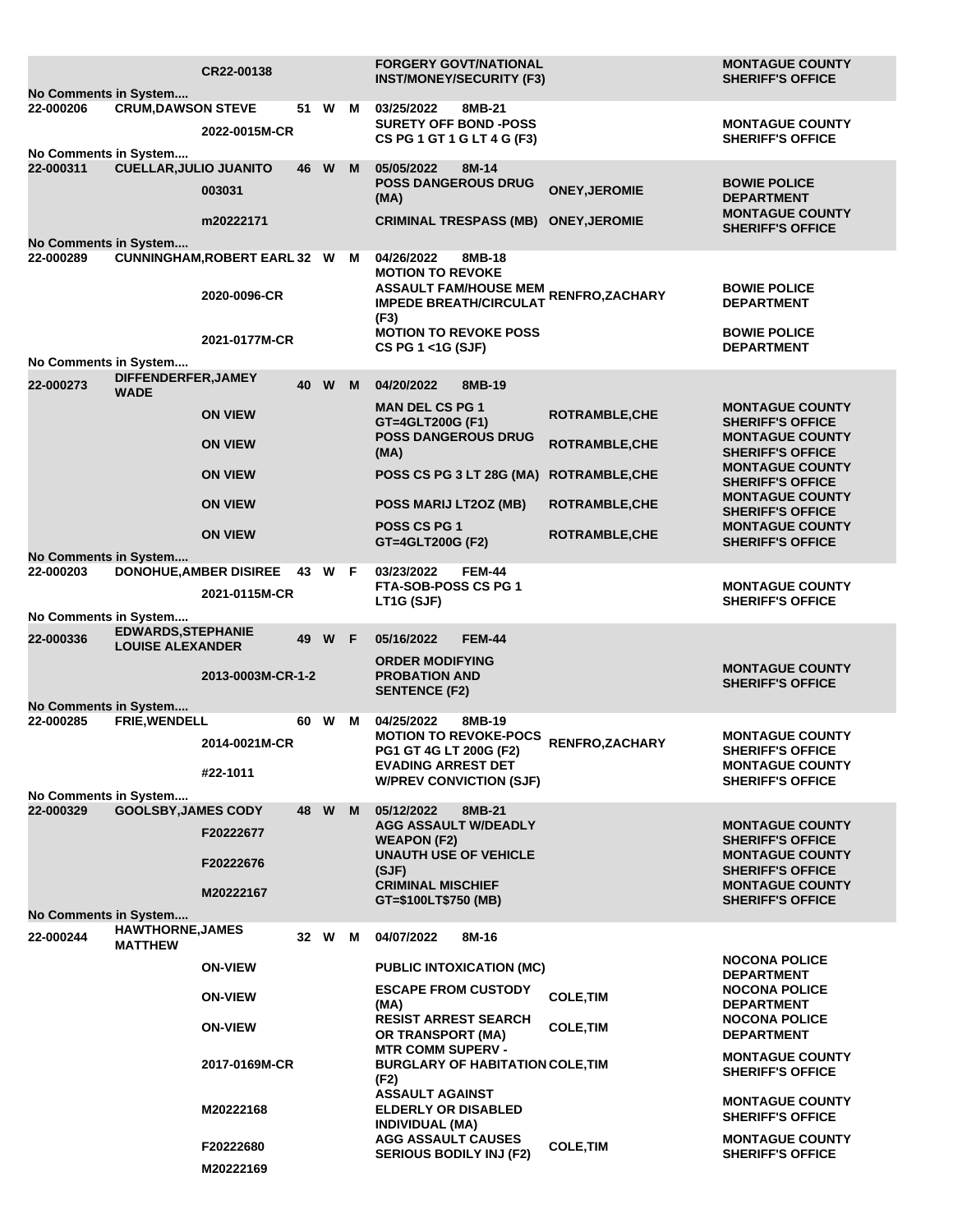|           |                                                       | 2017-0171M-CR  |      |        |   | <b>SURETY OFF BOND - DLWI</b><br>W/ PREV<br><b>CONVICTION/SUSPENSION</b><br><b>W/O FINANCIAL</b><br><b>RESPONSIBILTY (MB)</b><br><b>MTR - BURGLARY OF</b> |                    | <b>MONTAGUE COUNTY</b><br><b>SHERIFF'S OFFICE</b><br><b>MONTAGUE COUNTY</b>   |
|-----------|-------------------------------------------------------|----------------|------|--------|---|-----------------------------------------------------------------------------------------------------------------------------------------------------------|--------------------|-------------------------------------------------------------------------------|
|           | No Comments in System                                 |                |      |        |   | <b>HABITATION (F2)</b>                                                                                                                                    |                    | <b>SHERIFF'S OFFICE</b>                                                       |
| 21-000295 | <b>HERNANDEZ, OSCAR</b><br><b>ALFREDO</b>             |                | 26 H |        | M | 05/21/2021<br>$1M-47$                                                                                                                                     |                    |                                                                               |
|           |                                                       | F2021568       |      |        |   | <b>SOB - SEXUAL ASSAULT IN</b><br><b>DISASTER AREA (F1)</b>                                                                                               | <b>ODOM,LANHON</b> | <b>TEXAS DEPARTMENT OF</b><br><b>PUBLIC SAF</b><br><b>TEXAS DEPARTMENT OF</b> |
|           | No Comments in System                                 | PRL2105000127  |      |        |   | ICE HOLD ()                                                                                                                                               | <b>ODOM,LANHON</b> | <b>PUBLIC SAF</b>                                                             |
| 22-000338 | HILL, JOHN CHRISTOPHER                                |                |      | 37 W M |   | 05/17/2022<br>8MA-18<br><b>IMPERSONATE PUBLIC</b>                                                                                                         |                    | <b>BOWIE POLICE</b>                                                           |
|           | No Comments in System                                 | <b>ON-VIEW</b> |      |        |   | <b>SERVANT (F3)</b>                                                                                                                                       |                    | <b>DEPARTMENT</b>                                                             |
| 22-000145 | <b>HILLIARD, DAVID BURNS</b>                          |                |      | 60 W   | M | 02/28/2022<br>8MA-19                                                                                                                                      |                    |                                                                               |
|           |                                                       | 2021-0122M-CR  |      |        |   | <b>FAILURE TO APPEAR-BURG</b><br>OF HAB (SJF)                                                                                                             |                    | <b>MONTAGUE COUNTY</b><br><b>SHERIFF'S OFFICE</b>                             |
|           |                                                       | 17943-01       |      |        |   | <b>PUBLIC INTOX (MC)</b>                                                                                                                                  |                    | <b>MONTAGUE COUNTY</b><br><b>SHERIFF'S OFFICE</b>                             |
| 22-000279 | No Comments in System<br><b>HOGUE, MASON EDWIN</b>    |                |      | 29 W   | M | 04/21/2022<br>8MB-19                                                                                                                                      |                    |                                                                               |
|           |                                                       | <b>ON-VIEW</b> |      |        |   | <b>FAIL TO IDENTIFY GIVING</b><br><b>FALSE/FICTITIOUS INFO</b><br>(MB)                                                                                    | YANDELL, TRAVIS    | <b>BOWIE POLICE</b><br><b>DEPARTMENT</b>                                      |
|           |                                                       | <b>ON-VIEW</b> |      |        |   | <b>UNAUTH USE OF VEHICLE</b><br>(SJF)                                                                                                                     | YANDELL, TRAVIS    | <b>BOWIE POLICE</b><br><b>DEPARTMENT</b>                                      |
|           |                                                       | <b>ON-VIEW</b> |      |        |   | <b>POSSESSION OF DRUG</b><br><b>PARAPHERNALIA - CLASS C</b><br>(MC)                                                                                       |                    | <b>BOWIE POLICE</b><br><b>DEPARTMENT</b>                                      |
|           |                                                       | 01-164411      |      |        |   | THEFT PROP<br>GT=\$2,500LT\$30K (SJF)                                                                                                                     | YANDELL, TRAVIS    | <b>BOWIE POLICE</b><br><b>DEPARTMENT</b>                                      |
|           |                                                       | 01-164567      |      |        |   | <b>CREDIT CARD OR DEBIT</b><br><b>CARD ABUSE (SJF)</b>                                                                                                    | YANDELL, TRAVIS    | <b>BOWIE POLICE</b><br><b>DEPARTMENT</b>                                      |
|           |                                                       | 01-164719      |      |        |   | <b>BURGLARY OF VEHICLE</b><br>(MA)                                                                                                                        |                    | <b>BOWIE POLICE</b><br><b>DEPARTMENT</b>                                      |
|           |                                                       | 003025         |      |        |   | POSS CS PG 1 LT1G (SJF)                                                                                                                                   | YANDELL, TRAVIS    | <b>BOWIE POLICE</b><br><b>DEPARTMENT</b>                                      |
|           |                                                       | 01-164824      |      |        |   | <b>THEFT PROP</b><br>GT=\$2,500LT\$30K (SJF)                                                                                                              |                    | <b>BOWIE POLICE</b>                                                           |
|           |                                                       | 01-164876      |      |        |   | <b>UNAUTH USE OF VEHICLE</b>                                                                                                                              | YANDELL, TRAVIS    | <b>DEPARTMENT</b><br><b>BOWIE POLICE</b>                                      |
|           |                                                       | W-2022-00049   |      |        |   | (SJF)<br><b>THEFT PROP</b>                                                                                                                                |                    | <b>DEPARTMENT</b><br><b>BOWIE POLICE</b>                                      |
|           | No Comments in System                                 |                |      |        |   | GT=\$30KLT\$150K (F3)                                                                                                                                     |                    | <b>DEPARTMENT</b>                                                             |
| 22-000258 | <b>HUNEKE, JIMMY LEE</b>                              |                |      | 25 W   | M | 04/14/2022<br>$8M-14$<br><b>POSS OR PROMOTION OF</b>                                                                                                      |                    | <b>MONTAGUE COUNTY</b>                                                        |
|           |                                                       | CF-2022-189    |      |        |   | <b>CHILD PORNOGRAPHY (F3)</b><br><b>POSS OR PROMOTION OF</b>                                                                                              |                    | <b>SHERIFF'S OFFICE</b><br><b>MONTAGUE COUNTY</b>                             |
|           |                                                       | CF-2022-190    |      |        |   | <b>CHILD PORNOGRAPHY (F2)</b><br><b>POSS OR PROMOTION OF</b>                                                                                              |                    | <b>SHERIFF'S OFFICE</b><br><b>MONTAGUE COUNTY</b>                             |
|           |                                                       | CF-2022-191    |      |        |   | <b>CHILD PORNOGRAPHY (F3)</b><br><b>POSS OR PROMOTION OF</b>                                                                                              |                    | <b>SHERIFF'S OFFICE</b><br><b>MONTAGUE COUNTY</b>                             |
|           |                                                       | CF-2022-192    |      |        |   | <b>CHILD PORNOGRAPHY (F2)</b>                                                                                                                             |                    | <b>SHERIFF'S OFFICE</b>                                                       |
|           |                                                       | CF-2022-193    |      |        |   | <b>POSS OR PROMOTION OF</b><br><b>CHILD PORNOGRAPHY (F3)</b>                                                                                              |                    | <b>MONTAGUE COUNTY</b><br><b>SHERIFF'S OFFICE</b>                             |
|           |                                                       | CF-2022-194    |      |        |   | <b>POSS OR PROMOTION OF</b><br><b>CHILD PORNOGRAPHY (F3)</b>                                                                                              |                    | <b>MONTAGUE COUNTY</b><br><b>SHERIFF'S OFFICE</b>                             |
| 22-000330 | No Comments in System<br><b>KENT, WILLIAM EARL JR</b> |                |      | 57 W M |   | 05/13/2022<br>8MB-18                                                                                                                                      |                    |                                                                               |
|           |                                                       | <b>ON VIEW</b> |      |        |   | <b>INJURY</b><br><b>CHILD/ELDERLY/DISABLE</b>                                                                                                             |                    | <b>MONTAGUE COUNTY</b>                                                        |
|           | No Comments in System                                 |                |      |        |   | W/INT BODILY INJ (F3)                                                                                                                                     |                    | <b>SHERIFF'S OFFICE</b>                                                       |
| 22-000303 | KIMBRELL, ZACHARY                                     |                |      | 26 W   | M | 05/03/2022<br>8MB-18                                                                                                                                      |                    |                                                                               |
|           | <b>TAYLUR</b>                                         |                |      |        |   | <b>MOTION TO REVOKE</b>                                                                                                                                   |                    |                                                                               |
|           |                                                       | 2017-0055M-CR  |      |        |   | <b>COMMUNITY SUPERVISION</b><br><b>BURGLARY OF HABITION</b>                                                                                               |                    | <b>CLAY COUNTY</b>                                                            |
|           |                                                       | 2018-0080M-CR  |      |        |   | (F2)                                                                                                                                                      |                    | <b>CLAY COUNTY</b>                                                            |
|           |                                                       |                |      |        |   |                                                                                                                                                           |                    |                                                                               |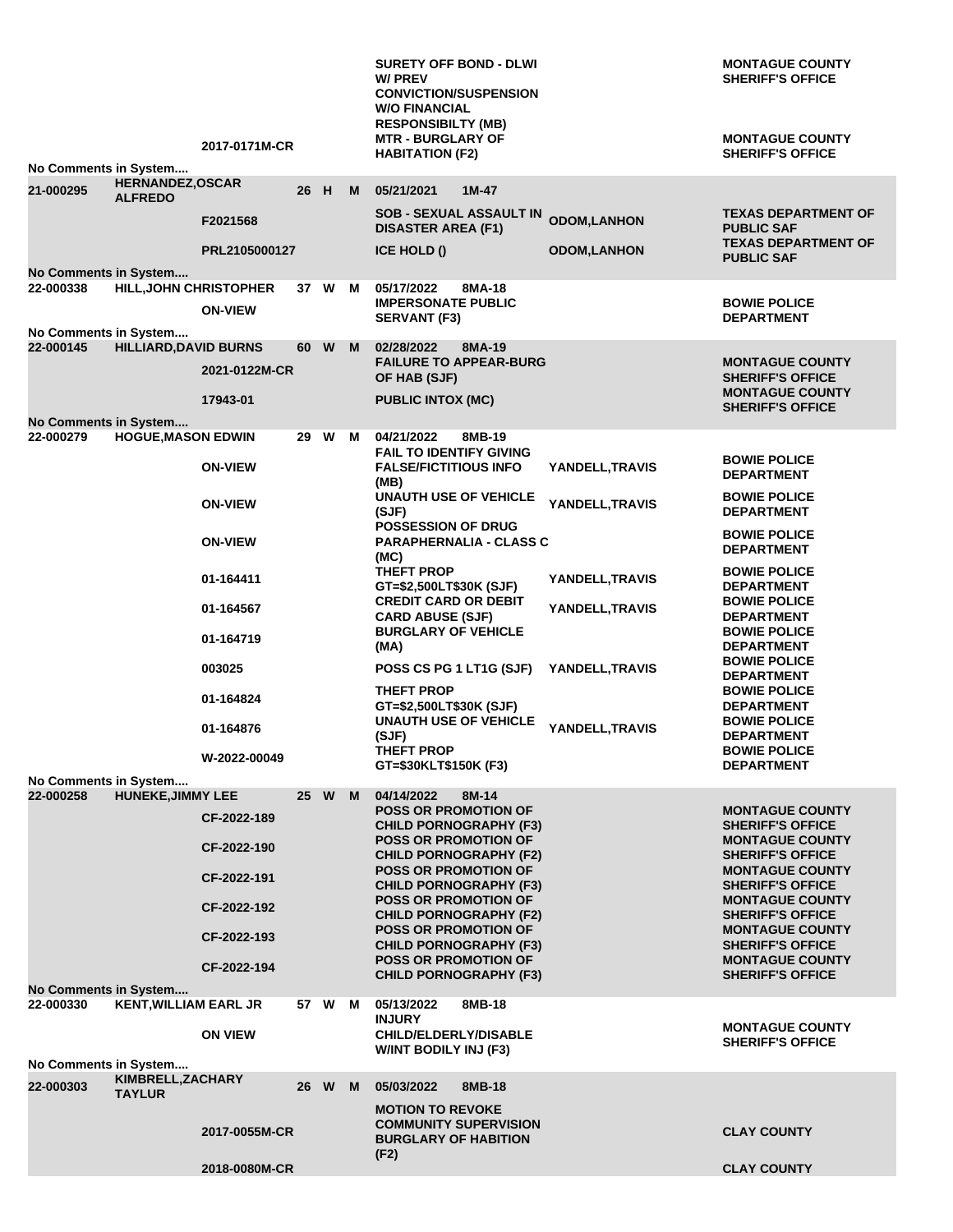|                                                             |                                            | CJ-2022-240-D                                                                             |      |        |        | <b>MOTION TO REVOKE</b><br><b>COMMUNITY SUPERVISION</b><br><b>POSS MARIJ GT2 OZLT=4OZ</b><br>DRUG FREE ZONE (SJF)<br><b>CRIMINAL MISCHIEF</b><br>GT=\$100LT\$750 (MB)                                                                                                                          |                                                  | <b>MONTAGUE COUNTY</b><br><b>SHERIFF'S OFFICE</b>                                                                                                                                                                |
|-------------------------------------------------------------|--------------------------------------------|-------------------------------------------------------------------------------------------|------|--------|--------|------------------------------------------------------------------------------------------------------------------------------------------------------------------------------------------------------------------------------------------------------------------------------------------------|--------------------------------------------------|------------------------------------------------------------------------------------------------------------------------------------------------------------------------------------------------------------------|
| No Comments in System<br>22-000212<br>No Comments in System |                                            | KNOWLES, THOMAS MYRON 34 W M<br><b>ON VIEW</b><br><b>ON VIEW</b><br>1707344D<br>F20222675 |      |        |        | 03/26/2022<br>8MB-21<br><b>MAN DEL CS PG 1</b><br>GT=1GLT4G (F2)<br><b>RESIST ARREST SEARCH</b><br><b>OR TRANSPORT (MA)</b><br><b>POSS CS PG 1/1-B LT 1G</b><br>(SJF)<br><b>FAIL TO COMPLY SEX OFF</b><br>DUTY TO REG LIFE/90 DAY RENFRO, ZACHARY,<br>(F2)                                     | <b>RENFRO, ZACHARY</b><br><b>RENFRO, ZACHARY</b> | <b>MONTAGUE COUNTY</b><br><b>SHERIFF'S OFFICE</b><br><b>MONTAGUE COUNTY</b><br><b>SHERIFF'S OFFICE</b><br><b>MONTAGUE COUNTY</b><br><b>SHERIFF'S OFFICE</b><br><b>MONTAGUE COUNTY</b><br><b>SHERIFF'S OFFICE</b> |
| 22-000299                                                   | <b>LEE, CLINTON GLEN</b>                   | 2021-0186M-CR<br>21-066<br>M20222178                                                      |      | 41 W M |        | 04/29/2022<br>8MB-21<br><b>MTP-POSS CS PG 1 LT1G</b><br>(SJF)<br><b>DRIVING W/LIC INV - ODBF</b><br>(MB)<br><b>SOB /ASSAULY CAUSES</b><br><b>BODILY INJ/ FAM MMEMBER</b><br>(MA)                                                                                                               | <b>COLE.TIM</b>                                  | <b>MONTAGUE COUNTY</b><br><b>SHERIFF'S OFFICE</b><br><b>MONTAGUE COUNTY</b><br><b>SHERIFF'S OFFICE</b><br><b>MONTAGUE COUNTY</b><br><b>SHERIFF'S OFFICE</b>                                                      |
| No Comments in System<br>22-000254                          | <b>LIRA, MIGUEL ANGEL</b>                  | 2021-0013M-CR<br>13282-01<br>CM-2021-205                                                  | 38 H |        | M      | <b>TRS-48</b><br>04/14/2022<br><b>MTR COMMUNITY</b><br>SUPERVISION-POSS CS PG YANDELL, TRAVIS<br>1 LT1G (SJF)<br><b>POSSESSION OF DRUG</b><br><b>PARAPHERNALIA - CLASS C</b><br>(MC)<br>S.O.B. / THEFT PROP<br>GT=\$750LT\$2,500 (MA)                                                          |                                                  | <b>MONTAGUE COUNTY</b><br><b>SHERIFF'S OFFICE</b><br><b>MONTAGUE COUNTY</b><br><b>SHERIFF'S OFFICE</b><br><b>MONTAGUE COUNTY</b><br><b>SHERIFF'S OFFICE</b>                                                      |
| No Comments in System<br>22-000291                          | <b>LOWERY, MELISSA LYNN</b>                | 0500067095<br>0500066851<br>0500067332<br>003021                                          |      | 41 W F |        | 04/27/2022<br><b>FEM-43</b><br><b>CAPIAS - UNAUTHORIZED</b><br><b>BURNING (MC)</b><br><b>CAPIAS - UNAUTHORIZED</b><br><b>BURNING (MC)</b><br><b>UNAUTHORIZED BURNING</b><br>(MC)<br><b>ARSON (F2)</b>                                                                                          | <b>JORDAN, COLLIN</b>                            | <b>BOWIE POLICE</b><br><b>DEPARTMENT</b><br><b>BOWIE POLICE</b><br><b>DEPARTMENT</b><br><b>BOWIE POLICE</b><br><b>DEPARTMENT</b><br><b>BOWIE POLICE</b><br><b>DEPARTMENT</b>                                     |
| No Comments in System<br>22-000228                          | <b>MINYARD, RICHARD</b><br><b>LAWRENCE</b> | 2021-0200M-CR                                                                             |      |        | 29 W M | 04/01/2022<br>8MB-19<br><b>FAILURE TO APPEAR</b><br>POSSESSION OF CS PG 1G ALLEN, LAUREN<br>LT 4 ()                                                                                                                                                                                            |                                                  | <b>MONTAGUE COUNTY</b><br><b>SHERIFF'S OFFICE</b>                                                                                                                                                                |
| No Comments in System<br>22-000022                          | <b>NEISS, JERRY ALAN</b>                   | F20212625                                                                                 |      | 35 W M |        | 01/12/2022<br>1M-46<br><b>FAIL TO COMPLY SEX OFF</b><br>DUTY TO REG LIFE/ANNUAL JORDAN, COLLIN<br>(F3)                                                                                                                                                                                         |                                                  | <b>MONTAGUE COUNTY</b><br><b>SHERIFF'S OFFICE</b>                                                                                                                                                                |
| <b>No Comments in System</b><br>22-000216                   | <b>NEWSOME, SONIA DANN</b>                 | F20222667<br>F20222668                                                                    |      | 46 W F |        | 03/28/2022<br><b>FEM-43</b><br><b>FORGERY GOVT/NATIONAL<br/>FORGERY GOVT/NATIONAL MARSH,LEE ANN</b><br><b>INST/MONEY/SECURITY (F3)</b><br><b>FORGERY GOVT/NATIONAL</b><br><b>INST/MONEY/SECURITY (F3)</b>                                                                                      | Marsh, Lee Ann                                   | <b>MONTAGUE COUNTY</b><br><b>SHERIFF'S OFFICE</b><br><b>MONTAGUE COUNTY</b><br><b>SHERIFF'S OFFICE</b>                                                                                                           |
| No Comments in System<br>22-000243                          |                                            | OWENS, ANGELA MICHELLE 37 W F<br>2021-0040M-CR<br>2021-0067M-CR                           |      |        |        | 04/06/2022<br><b>FEM-44</b><br><b>FAILURE TO APPEAR</b><br><b>DECLARING BOND</b><br><b>INSUFFICIENT UNAUTH USE ROTRAMBLE, CHE</b><br>OF VEHICLE (SJF)<br><b>FAILURE TO</b><br><b>APPEAR-DECLARING BOND</b><br><b>INSUFFICIENT- POSS CS PG ROTRAMBLE,CHE</b><br>1 LT 1 G DRUG FREE ZONE<br>(F3) |                                                  | <b>MONTAGUE COUNTY</b><br><b>SHERIFF'S OFFICE</b><br><b>MONTAGUE COUNTY</b><br><b>SHERIFF'S OFFICE</b>                                                                                                           |
|                                                             |                                            | 2021FW003085                                                                              |      |        |        |                                                                                                                                                                                                                                                                                                |                                                  |                                                                                                                                                                                                                  |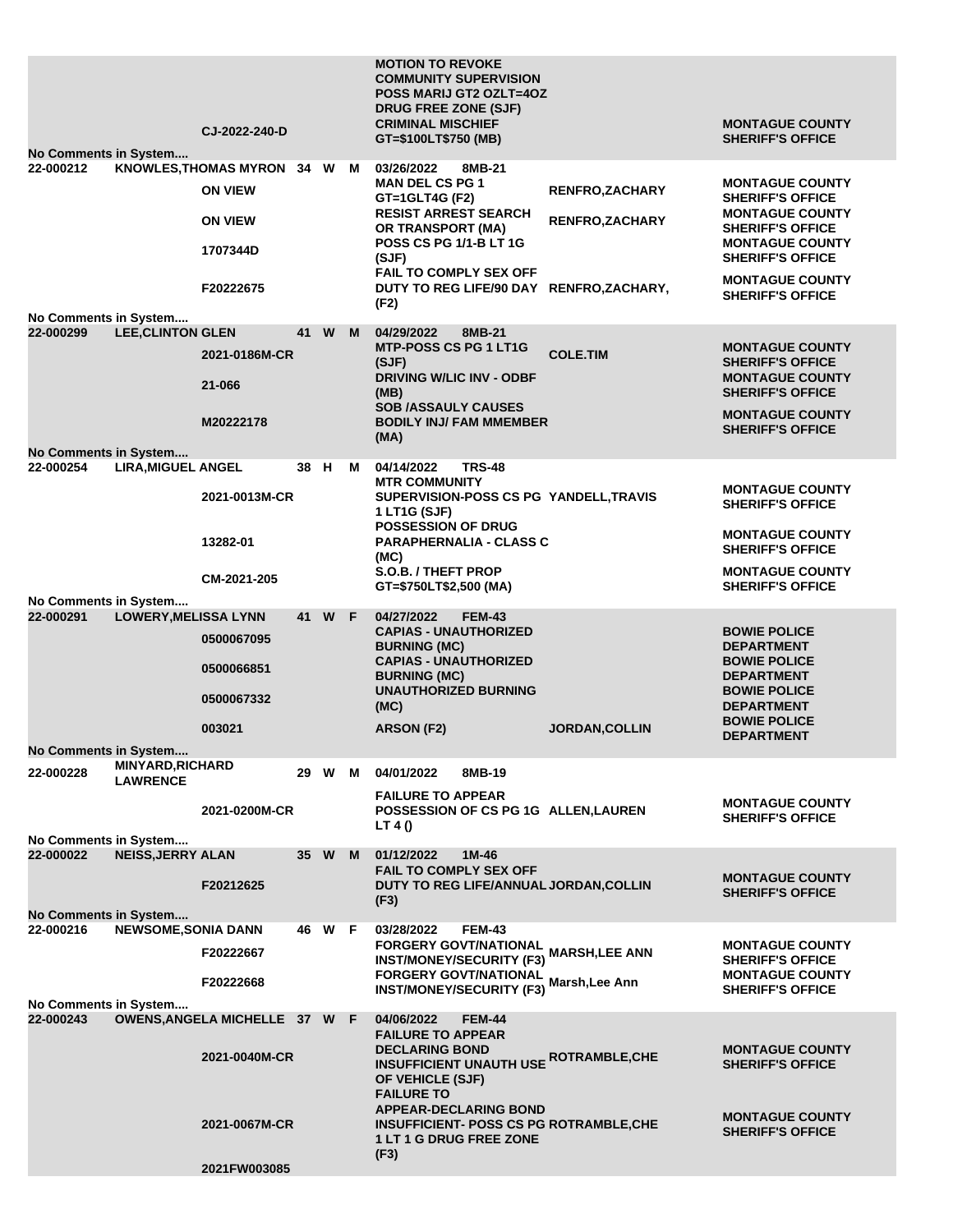|                                    |                                            |                               |      |        |    | <b>POSS CS PG 1 GT=1GLT4G</b><br>(F3)                                               |                                           | <b>MONTAGUE COUNTY</b><br><b>SHERIFF'S OFFICE</b> |
|------------------------------------|--------------------------------------------|-------------------------------|------|--------|----|-------------------------------------------------------------------------------------|-------------------------------------------|---------------------------------------------------|
| No Comments in System<br>21-000266 |                                            |                               |      |        |    |                                                                                     |                                           |                                                   |
|                                    | <b>SANDERS, LANE JOSEPH</b>                | 2020-0133M-CR                 |      | 25 W   | M  | 05/07/2021<br>8M-14<br>MTP - POSS CS PG 1<br>GT=4GLT200G (F2)                       | <b>WILLIAMS, ROGER</b>                    | <b>BOWIE POLICE</b><br><b>DEPARTMENT</b>          |
|                                    |                                            | 2020-0134M-CR                 |      |        |    | <b>MTP - EVADING ARREST</b><br><b>DETENTION W/VEH OR</b><br><b>WATERCRAFT (SJF)</b> | Williams, Roger                           | <b>BOWIE POLICE</b><br><b>DEPARTMENT</b>          |
|                                    |                                            | <b>ON VIEW</b>                |      |        |    | <b>RESIST ARREST SEARCH</b><br>OR TRANSPORT (MA)                                    | Williams, Roger                           | <b>BOWIE POLICE</b><br><b>DEPARTMENT</b>          |
| No Comments in System              |                                            |                               |      |        |    |                                                                                     |                                           |                                                   |
| 22-000257                          |                                            | SNIDER, KENNETH CHARLES 44 W  |      |        | M  | 04/14/2022<br>8MA-19<br><b>MTR - POSS CS PG 1 LT1G</b>                              |                                           | <b>MONTAGUE COUNTY</b>                            |
|                                    |                                            | 2018-0219M-CR<br>003020       |      |        |    | (SJF)<br><b>SOB-POSS MARIJ LT2OZ</b>                                                | RENFRO, ZACHARY<br><b>RENFRO, ZACHARY</b> | <b>SHERIFF'S OFFICE</b><br><b>MONTAGUE COUNTY</b> |
|                                    |                                            |                               |      |        |    | (MB)                                                                                |                                           | <b>SHERIFF'S OFFICE</b>                           |
|                                    |                                            | <b>ON VIEW</b>                |      |        |    | POSS CS PG 1 LT1G DRUG<br>FREE ZONE (F3)<br><b>DRIVING W/LIC INV W/PREV</b>         | <b>RENFRO, ZACHARY</b>                    | <b>MONTAGUE COUNTY</b><br><b>SHERIFF'S OFFICE</b> |
|                                    |                                            | <b>ON VIEW</b>                |      |        |    | <b>CONV/SUSP/W/O FIN RES</b><br>(MB)                                                |                                           | <b>MONTAGUE COUNTY</b><br><b>SHERIFF'S OFFICE</b> |
| No Comments in System<br>22-000026 |                                            | STEWART, SILVER SHADOW 25 W   |      |        | M  | 01/14/2022<br><b>TRS-48</b>                                                         |                                           |                                                   |
|                                    |                                            | <b>ON VIEW</b>                |      |        |    | <b>MAN DEL CS PG 2 OR 2-A</b><br>GT=4GLT400G (F1)                                   | <b>JORDAN, COLLIN</b>                     | <b>MONTAGUE COUNTY</b><br><b>SHERIFF'S OFFICE</b> |
|                                    |                                            | <b>ON VIEW</b>                |      |        |    | <b>POSS MARIJ</b><br>GT4OZLT=5LBS (SJF)                                             | <b>JORDAN, COLLIN</b>                     | <b>MONTAGUE COUNTY</b><br><b>SHERIFF'S OFFICE</b> |
|                                    |                                            | <b>ON VIEW</b>                |      |        |    | <b>THEFT PROP</b><br>GT=\$2,500LT\$30K (SJF)                                        | <b>JORDAN,COLIN</b>                       | <b>MONTAGUE COUNTY</b><br><b>SHERIFF'S OFFICE</b> |
|                                    |                                            | <b>ON VIEW</b>                |      |        |    | <b>MAN DEL CS PG 1</b><br>GT=1GLT4G (F2)                                            | <b>JORDAN,COLLIN</b>                      | <b>MONTAGUE COUNTY</b><br><b>SHERIFF'S OFFICE</b> |
|                                    |                                            | <b>ON VIEW</b>                |      |        |    | <b>IMPERSONATE PUBLIC</b><br><b>SERVANT (F3)</b><br><b>MOTION TO PROCEED W/</b>     | <b>JORDAN,COLLIN</b>                      | <b>MONTAGUE COUNTY</b><br><b>SHERIFF'S OFFICE</b> |
|                                    |                                            | 2021-0001M-CR                 |      |        |    | <b>ADJ GUILT-POSS CS</b><br><b>PG1&lt;1G (SJF)</b>                                  |                                           | <b>MONTAGUE COUNTY</b><br><b>SHERIFF'S OFFICE</b> |
|                                    |                                            | M20222151                     |      |        |    | <b>BURGLARY OF VEHICLE</b><br>(MA)                                                  | <b>JORDAN, COLLIN</b>                     | <b>MONTAGUE COUNTY</b><br><b>SHERIFF'S OFFICE</b> |
| No Comments in System<br>22-000320 | <b>STEWART, STEPHEN RAY</b>                |                               | 44 W |        | M  | 05/10/2022<br>8MB-18                                                                |                                           | <b>TEXAS DEPARTMENT OF</b>                        |
| No Comments in System              |                                            | 05042016-05765950             |      |        |    | <b>PAROLE VIOLATION (SJF)</b>                                                       |                                           | <b>PUBLIC SAF</b>                                 |
| 22-000310                          |                                            | STRICKLAND, SHELLEE RENA 47 W |      |        | -F | 05/05/2022<br><b>FEM-43</b>                                                         |                                           |                                                   |
|                                    |                                            | 2021-0129M-CR                 |      |        |    | <b>FAILURE TO APPEAR</b><br><b>DECLARING BOND</b><br><b>INSUFFICIENT-POSS CS PG</b> | YANDELL, TRAVIS                           | <b>MONTAGUE COUNTY</b><br><b>SHERIFF'S OFFICE</b> |
|                                    |                                            |                               |      |        |    | 1 LT 1 G (SJF)<br><b>SURETY OFF BOND - POSS</b>                                     |                                           | <b>MONTAGUE COUNTY</b>                            |
|                                    |                                            | M20222174                     |      |        |    | <b>MARIJ LT 20Z (MB)</b>                                                            |                                           | <b>SHERIFF'S OFFICE</b>                           |
| No Comments in System              |                                            |                               |      |        |    |                                                                                     |                                           |                                                   |
| 22-000342                          | <b>THOMAS,CASSANDRA</b><br><b>MERCEDES</b> |                               |      | 32 W F |    | 05/18/2022<br><b>FEM-43</b><br><b>MTP-PROH</b>                                      |                                           |                                                   |
|                                    |                                            | 2021-0152M-CR                 |      |        |    | <b>SUBSTANCE/ITEM IN</b><br><b>CORR/CIV COM FACILITY</b><br>(F3)                    |                                           | <b>MONTAGUE COUNTY</b><br><b>SHERIFF'S OFFICE</b> |
|                                    |                                            | 000000                        |      |        |    | <b>POSS CS PG 1 LT1G DRUG</b>                                                       |                                           |                                                   |
| No Comments in System              |                                            |                               |      |        |    | FREE ZONE (F3)                                                                      |                                           |                                                   |
| 22-000334                          | <b>TOWERY, CHRISTOPHER</b><br><b>JAMES</b> |                               | 45 W |        | м  | 05/15/2022<br><b>SEG-23</b>                                                         |                                           |                                                   |
|                                    |                                            | <b>ON VEIW</b>                |      |        |    | <b>UNAUTH USE OF VEHICLE</b><br>(SJF)                                               |                                           | <b>NOCONA POLICE</b><br><b>DEPARTMENT</b>         |
| No Comments in System              |                                            |                               |      |        |    |                                                                                     |                                           |                                                   |
| 22-000287                          | <b>WHITFIELD, DON LEE</b>                  | 2020-0162M-CR                 | 20 W |        | M  | 04/25/2022<br>8MA-18<br><b>JUDGMENT-ASSAULT</b><br><b>PUBLIC SERVANT (F3)</b>       |                                           | <b>MONTAGUE COUNTY</b><br><b>SHERIFF'S OFFICE</b> |
| No Comments in System              |                                            |                               |      |        |    |                                                                                     |                                           |                                                   |
| 22-000318                          | <b>WHITFIELD, WELDON</b><br><b>WILLIAM</b> |                               | 41 W |        | м  | 05/09/2022<br>8MA-19                                                                |                                           |                                                   |
|                                    |                                            | 0500066023                    |      |        |    | <b>FAILURE TO APPEAR (MC)</b>                                                       |                                           | <b>MONTAGUE COUNTY</b><br><b>SHERIFF'S OFFICE</b> |
|                                    |                                            | 0500065915                    |      |        |    |                                                                                     |                                           |                                                   |